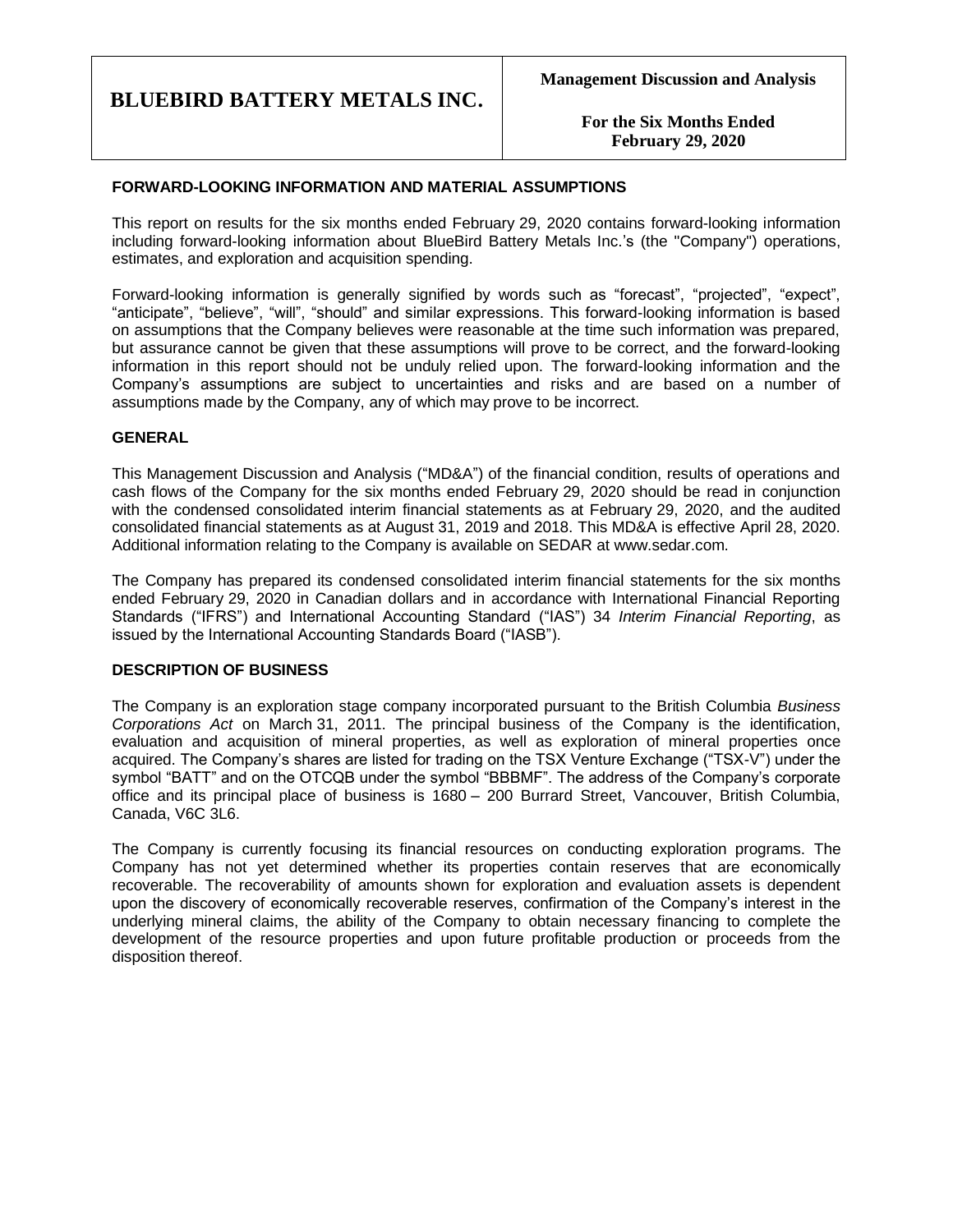**For the Six Months Ended February 29, 2020**

## **EXPLORATION AND EVALUATION ASSETS**

Total costs incurred on exploration and evaluation assets are summarized as follows:

|                                                                                                                                                                                                     |                                                                                       |                                                |    | Atikwa Lake /                                        |    |                                |    |                                                                                                 |
|-----------------------------------------------------------------------------------------------------------------------------------------------------------------------------------------------------|---------------------------------------------------------------------------------------|------------------------------------------------|----|------------------------------------------------------|----|--------------------------------|----|-------------------------------------------------------------------------------------------------|
|                                                                                                                                                                                                     | <b>Canegrass</b><br><b>Property</b>                                                   | <b>Ashburton</b><br><b>Property</b>            |    | <b>Maybrun</b><br><b>Properties</b>                  |    | <b>Batt</b><br><b>Property</b> |    | Total                                                                                           |
| <b>Acquisition Costs</b>                                                                                                                                                                            |                                                                                       |                                                |    |                                                      |    |                                |    |                                                                                                 |
| Balance, August 31, 2018<br>Acquisition and option payments (shares)<br>Claim costs<br>Impairment                                                                                                   | \$<br>995,707<br>553,125                                                              | \$<br>25,000<br>514,594<br>85,474<br>(625,068) | \$ | 710,284<br>1,209<br>(640,000)                        |    | 92,500<br>(92, 500)            | \$ | 1,823,491<br>1,067,719<br>86,683<br>(1, 357, 568)                                               |
| Balance, August 31, 2019 and February 29, 2020                                                                                                                                                      | \$<br>1,548,832                                                                       | \$                                             | S  | 71,493                                               | S  |                                | \$ | 1,620,325                                                                                       |
| <b>Deferred Exploration Expenditures</b>                                                                                                                                                            |                                                                                       |                                                |    |                                                      |    |                                |    |                                                                                                 |
| Balance, August 31, 2018<br>Camp and other (recovery)<br>Drilling<br>Geological (recovery)<br>Geophysics<br>Impairment<br>Currency translation difference<br>Balance, August 31, 2019<br>Geological | \$<br>274,893<br>151<br>243,531<br>75,060<br>118,382<br>(10, 208)<br>701,809<br>6,598 | \$<br>8,020<br>3,050<br>(10,682)<br>(388)      | S  | 258,768<br>(2,970)<br>(6, 100)<br>(1,000)<br>248,698 | \$ | 48,629<br>21,657<br>(70, 286)  | \$ | 590,310<br>(2,819)<br>243,531<br>93,667<br>118,382<br>(81,968)<br>(10, 596)<br>950,507<br>6,598 |
| Geophysics<br>Currency translation difference                                                                                                                                                       | 56,922<br>(15, 220)                                                                   |                                                |    |                                                      |    |                                |    | 56,922<br>(15, 220)                                                                             |
| Balance, February 29, 2020                                                                                                                                                                          | 750,109                                                                               | \$<br>۰                                        | \$ | 248,698                                              | \$ |                                | \$ | 998,807                                                                                         |
| <b>Total Exploration and Evaluation Assets</b>                                                                                                                                                      |                                                                                       |                                                |    |                                                      |    |                                |    |                                                                                                 |
| Balance, August 31, 2019                                                                                                                                                                            | 2,250,641                                                                             | \$                                             | S  | 320,191                                              | S  |                                | S  | 2,570,832                                                                                       |
| Balance, February 29, 2020                                                                                                                                                                          | 2,298,941                                                                             | \$<br>$\sim$                                   | S. | 320,191                                              | S  | $\blacksquare$                 | \$ | 2,619,132                                                                                       |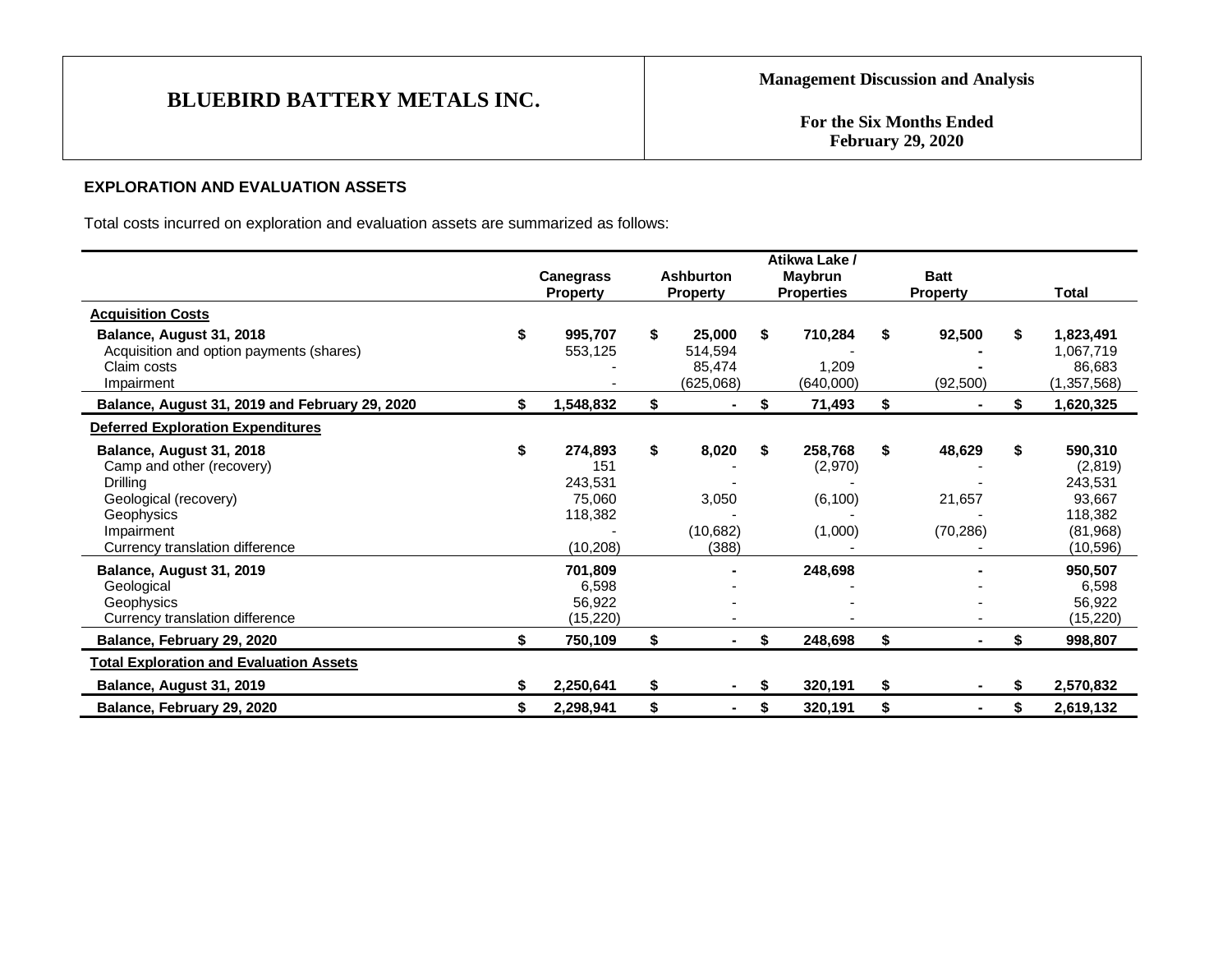**For the Six Months Ended February 29, 2020**

## **Canegrass Property**

On March 15, 2018, the Company entered into an option agreement with Trafalgar Resources Pty. Ltd. ("Trafalgar") to acquire a 100% interest in the Canegrass Property, located in the Mount Magnet region of Western Australia.

In consideration, the Company must make payments as follows:

- Cash payment of \$25,000 (paid) and issuance of 3,000,000 common shares of the Company (issued) upon approval by the TSX-V (approval received on March 21, 2018);
- Issuance of an additional 1,875,000 common shares of the Company on or before March 21, 2019 (issued and valued at \$553,125); and
- Issuance of an additional 1,875,000 common shares of the Company on or before March 21, 2020 (issued and valued at \$131,250).

The Company must also incur exploration expenditures as follows:

- \$500,000 on or before March 21, 2019 (incurred);
- An additional \$500,000 on or before March 21, 2020 (incurred); and
- An additional \$500,000 on or before March 21, 2021.

A finder's fee of 261,058 shares (issued and valued at \$75,707) was paid in relation to the agreement. Subject to further TSX-V approval, a discovery bonus of 1,500,000 common shares of the Company will be issued in the event of discovery of a copper/cobalt equivalent resource of 250,000 ounces or greater on the Canegrass Property.

The Company also paid a \$25,000 letter of intent ("LOI") fee to Trafalgar during the year ended August 31, 2018.

### Phase One Exploration Program

On August 7, 2018, the Company reported the results of surface rock chips collected at VTEM-08 during the cultural survey of the planned drill sites, returning anomalous vanadium, titanium and iron values. The results fell within a broad, elongate,  $V_2O_5$  surface anomaly defined by historical rock chip samples (refer to the press release dated August 7, 2018).

On October 23, 2018, the Company announced results for five reverse circulation holes drilled near VTEM-08. The holes were drilled on one section and spaced 80 metres between holes. The initial hole on the section BBRC001 targeted the VTEM-08 anomaly to evaluate for potential magmatic nickel, copper sulphide mineralization. The remaining four holes on the section targeted a broad, elongate, coincident rock geochemical surface anomaly (vanadium) and magnetic anomaly measuring 4,500 metres by 500 metres. Significant assay results were as follows:

| Hole ID   | <b>From</b><br>(m) | To<br>(m) | Interval $(1)$<br>(m) | V <sub>2</sub> O <sub>5</sub><br>$(\%)$ |
|-----------|--------------------|-----------|-----------------------|-----------------------------------------|
| BBRC001   | 0.00               | 102.00    | 102.00                | 0.36                                    |
| including | 35.00              | 55.00     | 20.00                 | 0.49                                    |
| and       | 64.00              | 81.00     | 17.00                 | 0.78                                    |
| including | 72.00              | 80.00     | 8.00                  | 1.03                                    |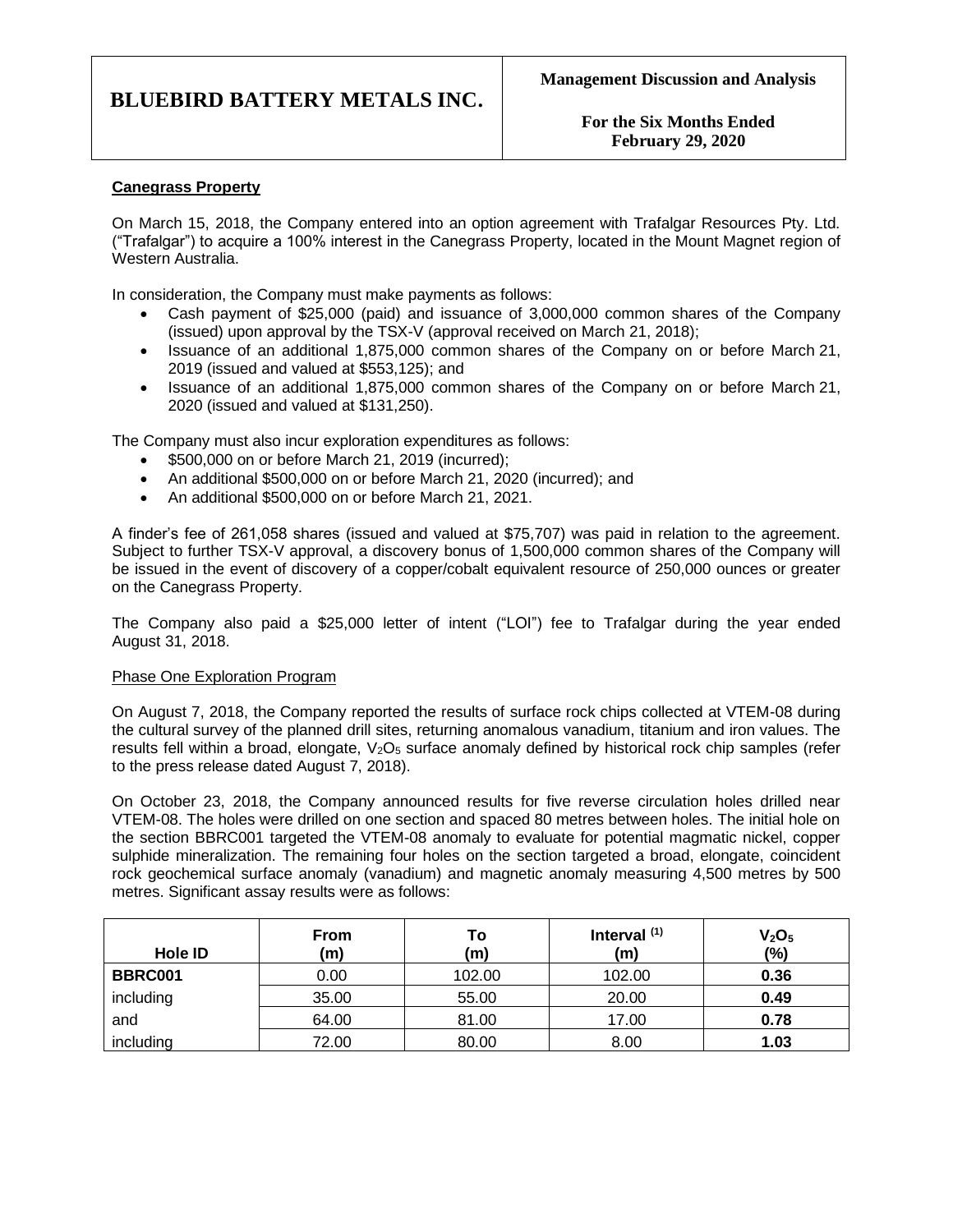**Management Discussion and Analysis**

**For the Six Months Ended February 29, 2020**

| <b>Hole ID</b> | <b>From</b><br>(m) | To<br>(m) | Interval <sup>(1)</sup><br>(m) | V <sub>2</sub> O <sub>5</sub><br>(%) |
|----------------|--------------------|-----------|--------------------------------|--------------------------------------|
| <b>BBRC002</b> | 0.00               | 121.00    | 121.00                         | 0.31                                 |
| including      | 38.00              | 61.00     | 23.00                          | 0.46                                 |
| and            | 100.00             | 119.00    | 19.00                          | 0.53                                 |
| including      | 110.00             | 119.00    | 9.00                           | 0.68                                 |
| <b>BBRC003</b> | 0.00               | 85.00     | 85.00                          | 0.16                                 |
| including      | 32.00              | 34.00     | 2.00                           | 0.48                                 |
| <b>BBRC004</b> | 25.00              | 78.00     | 53.00                          | 0.23                                 |
| including      | 39.00              | 42.00     | 3.00                           | 0.39                                 |
| and            | 62.00              | 63.00     | 1.00                           | 0.63                                 |
| <b>BBRC005</b> | 8.00               | 63.00     | 55.00                          | 0.21                                 |
| including      | 30.00              | 38.00     | 8.00                           | 0.58                                 |
| including      | 35.00              | 38.00     | 3.00                           | 0.88                                 |

*(1) The intervals noted in the above table are measured downhole and are not true width. There is insufficient information at this time to determine the true width of the mineralized zone.*

On November 29, 2018, the Company announced results from five diamond drill holes. All holes during the Phase One drill program targeted VTEM™ anomalies. The diamond drill campaign consisted of 1,380 metres and all holes intersected anomalous Ni, Cu and Co grades, establishing a trend with a 4,500 metre strike length within the magnetite-rich gabbro-norites. Significant assay results are presented in the following table:

|                | From   | To     | Interval $(2)$ | Ni   | Cu   | Co   |               |
|----------------|--------|--------|----------------|------|------|------|---------------|
| <b>Hole ID</b> | (m)    | (m)    | (m)            | (%)  | (%)  | (%)  | <b>Target</b> |
| BBDD001        | 142.96 | 144.66 | 1.70           | 1.20 | 0.41 | 0.10 | VTEM-06       |
| including      | 144.09 | 144.66 | 0.57           | 3.07 | 0.62 | 0.24 |               |
| BBDD002        | 243.15 | 257.40 | 14.25          | 0.69 | 0.82 | 0.05 | CG-039        |
| including      | 250.80 | 255.70 | 4.90           | 1.33 | 1.26 | 0.10 |               |
| <b>BBDD003</b> | 225.80 | 227.00 | 1.20           | 0.48 | 0.98 | 0.06 | CG-02         |
| BBDD004        | 275.00 | 279.00 | 4.00           | 0.25 | 0.41 | 0.05 | CG-02         |
| including      | 277.85 | 279.00 | 1.15           | 0.37 | 0.70 | 0.08 |               |
| BBDD005        | 255.70 | 263.00 | 7.30           | 0.14 | 0.31 | 0.02 | CG-02         |
| including      | 256.75 | 257.15 | 0.40           | 0.50 | 1.51 | 0.06 |               |

*(2) The intervals noted in the above table are measured downhole and are not true width. There is insufficient information at this time to determine the true width of the mineralized zone.*

The technical content in this MD&A has been reviewed and approved by Wesley Hanson, P.Geo., a director of the Company and a Qualified Person pursuant to National Instrument 43-101 *Standards of Disclosure for Mineral Projects*.

The Company is currently planning a 2020 exploration program on the Canegrass Property.

## **Ashburton Project**

On August 8, 2018, the Company entered into an agreement to acquire a 100% interest in the Ashburton Project, located in Western Australia.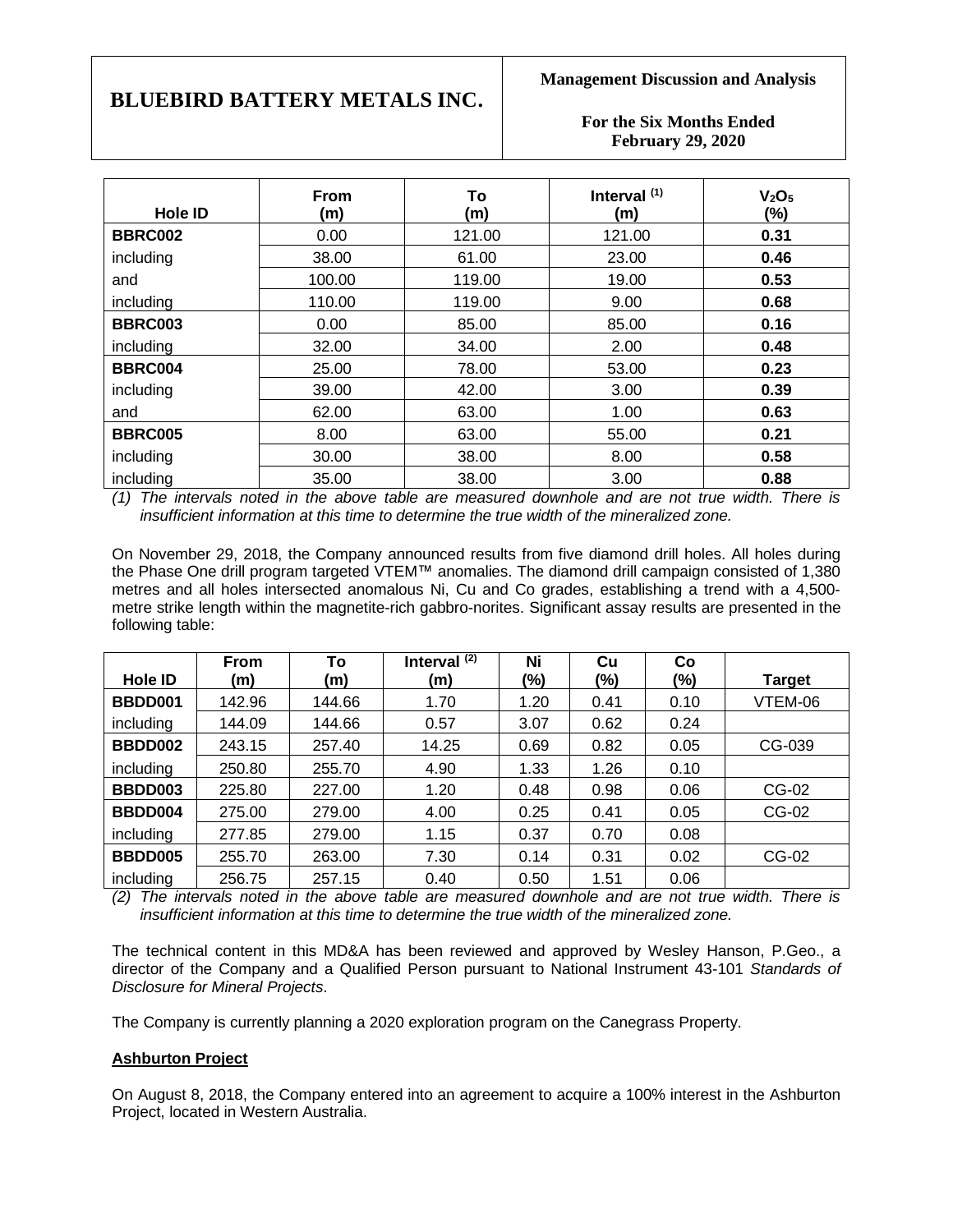**For the Six Months Ended February 29, 2020**

In consideration, the Company must make payments as follows:

- Issuing common shares of the Company upon completion with a volume weighted average price ("VWAP") over a 30-day period of \$750,000 (issued and valued at \$514,594 based on the trading price at the date of issuance); and
- Issuing common shares of the Company with a VWAP over a 30-day period of \$750,000 on October 9, 2019 (issued and valued at \$175,000 based on the trading price at the date of issuance).

The Company also paid a \$25,000 LOI fee to the vendor during the year ended August 31, 2018.

On February 22, 2019, the Company announced initial sampling results at the Ashburton Project. The rock chip sampling results are included in the table below:

| <b>Sample</b>   | <b>Easting</b> | <b>North</b> | Co ppm | Cu ppm | Fe %  | $Mn$ % | Ni ppm | Zn ppm |
|-----------------|----------------|--------------|--------|--------|-------|--------|--------|--------|
| <b>CAPR042</b>  | 434,478        | 7,412,365    | 4,214  | 935    | 15.28 | 11.978 | 546    | 569    |
| CAPR024B        | 430,184        | 7,414,361    | 2,095  | 735    | 1.02  | 27.815 | 92     | 841    |
| CAPR024A        | 30,184         | 414,361      | 1,333  | 452    | 2.42  | 20.72  | 61     | 516    |
| <b>CAPR0442</b> | 488,470        | 380,690      | 924    | X      | 3.5   | 22.006 | 26     | 93     |
| 109682          | 480,684        | 386,325      | 646    | 385    | 38.6  | 5.5351 | 925    | 815    |
| <b>CAPR0437</b> | 480,925        | 385,865      | 467    | 139    | 5.37  | 4.1811 | 396    | 384    |
| <b>CAPR0461</b> | 513,000        | 7,365,230    | 247    | 35     | 43.2  | 0.4721 | 598    | 2428   |
| 109681          | 480,702        | 7,386,075    | 185    | 173    | 5.78  | 1.7243 | 47     | 57     |
| 109687          | 479,239        | 7,386,866    | 153    | 136    | 22.94 | 1.6214 | 256    | 304    |
| 109691          | 479,125        | 7,387,008    | 152    | 125    | 10.67 | 1.2949 | 135    | 158    |

The Company recorded an impairment charge in the amount of \$635,750 during the year ended August 31, 2019. The Company retains ownership of the Ashburton Project and is currently evaluating options.

### **Atikwa Lake / Maybrun Properties**

The Atikwa Lake Property is located in northwestern Ontario in the Rainy River district, an emerging gold camp. The Company has assembled a land position centered around the Maybrun mine, a pastproducing gold-copper deposit.

On February 4, 2016, the Company entered into an agreement to acquire a 100% undivided interest in 20 mineral claims located in Ontario. As consideration, the Company issued 75,000 common shares of the Company at a value of \$60,000.

In March 2017, an additional five claims were acquired for \$6,480.

On April 7, 2017, the Company entered into an agreement to acquire a 100% interest in the Maybrun Property located in Ontario. As consideration, the Company issued 1,200,000 common shares at a value of \$600,000 and paid \$40,000 in cash.

The vendors retained a 2% net smelter return royalty ("NSR") on the property. The Company has the option to purchase 1% of the 2% NSR (one-half) at a price of \$1,000,000.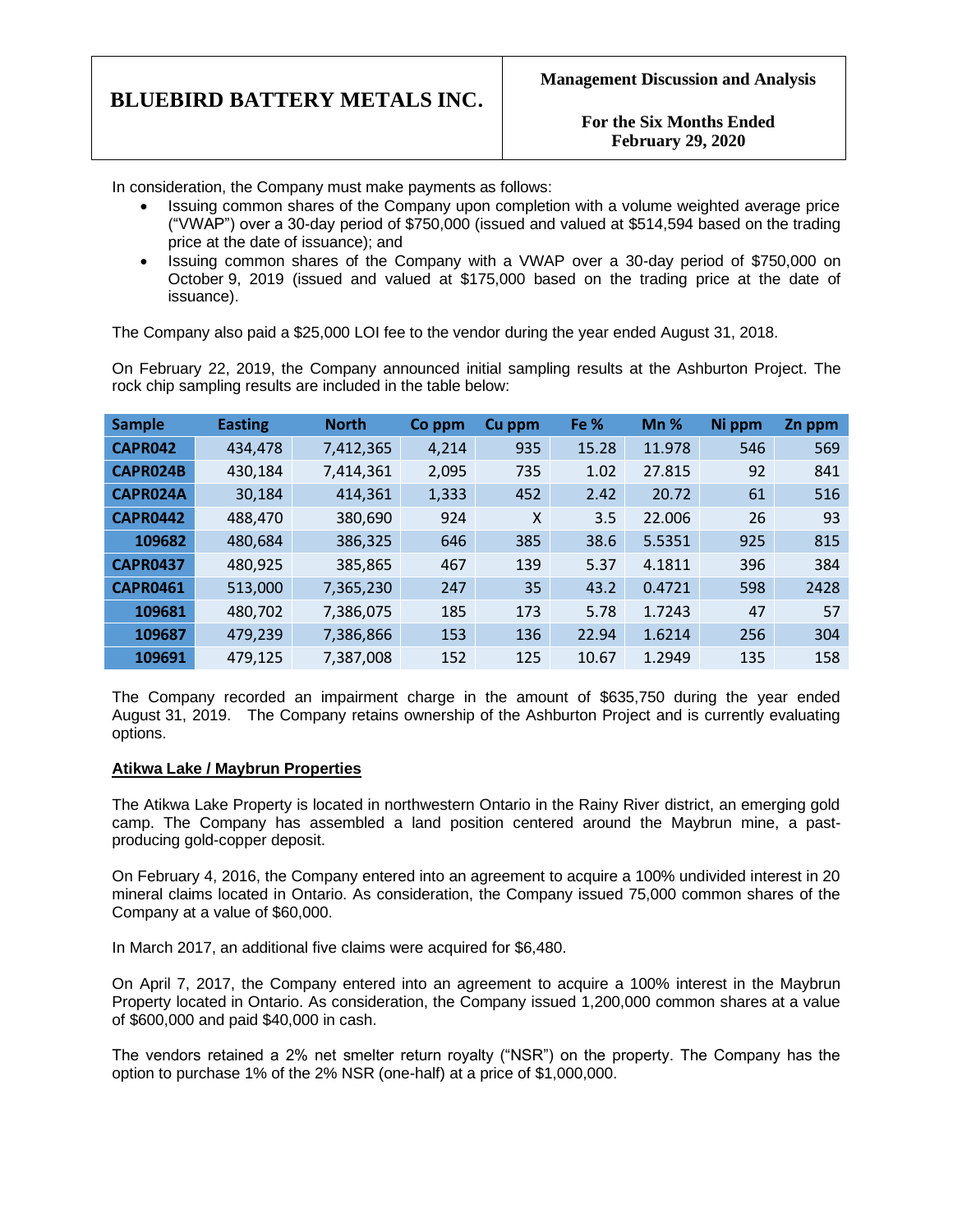## **For the Six Months Ended February 29, 2020**

On June 19, 2017, the Company entered into an option agreement to acquire additional claims on the Atikwa Lake Property. Under the terms of the option agreement, the Company could earn a 100% interest by making payments as follows:

- Issuing 25,000 common shares of the Company (issued) and making a cash payment of \$10,000 (paid) upon approval by the TSX-V;
- Issuing 25,000 common shares of the Company and making a cash payment of \$25,000 by June 23, 2018;
- Issuing 50,000 common shares of the Company and making a cash payment of \$35,000 by June 23, 2019; and
- Issuing 85,000 common shares of the Company and making a cash payment of \$60,000 by June 23, 2020.

The Company was also required to incur exploration expenditures on the additional claims as follows:

- \$50,000 on or before June 19, 2018;
- An additional \$75,000 on or before June 19, 2019; and
- An additional \$150,000 on or before June 19, 2020.

The vendors retained a 2% NSR on the property. The Company had the option to purchase 1% of the 2% NSR (one-half) at a price of \$1,000,000.

On April 6, 2018, the Company provided termination notice to the vendors of the June 19, 2017 option agreement. The Company recorded an impairment of \$29,628 as a result of the termination.

During the year ended August 31, 2019, the Company allowed the option title claims to lapse and recorded an impairment charge in the amount of \$641,000.

### **Batt Property**

On March 26, 2018, the Company entered into an option agreement with Strategic Metals Ltd. ("Strategic") to acquire an 80% interest in the Batt Property, located in Yukon Territory. In consideration, the Company paid cash of \$25,000 and issued 250,000 common shares of the Company valued at \$67,500.

The Company must also incur exploration expenditures as follows:

- \$50,000 on or before March 31, 2019 (incurred);
- An additional \$150,000 on or before March 31, 2020; and
- An additional \$300,000 on or before March 31, 2021.

Strategic retains a 1% NSR on the property. In the case the option agreement terms are met, a joint venture ("JV") will be formed between the Company and Strategic. Should Strategic's JV participation drop below 10%, the NSR will increase to 2%. At that time, the Company may repurchase 1% (one-half) of the NSR for \$1,000,000, subject to further TSX-V approval.

During the year ended August 31, 2019, the Company did not have intentions to meet future exploration expenditure requirements and recorded an impairment charge in the amount of \$162,786.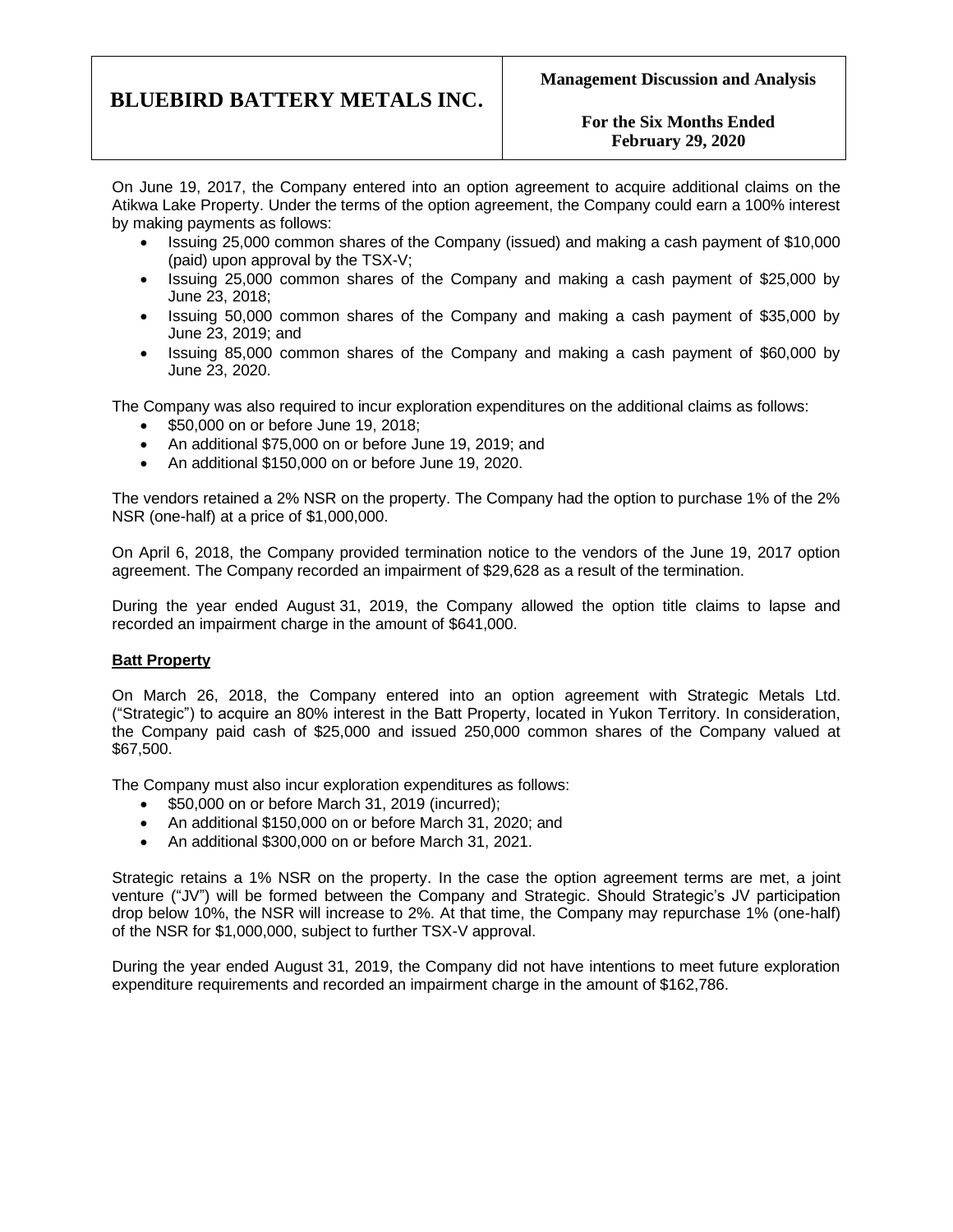**For the Six Months Ended February 29, 2020**

## **SELECTED ANNUAL INFORMATION**

|                                         | August 31,<br>2019 | August 31,<br>2018 | August 31,<br>2017 |
|-----------------------------------------|--------------------|--------------------|--------------------|
| Revenue                                 |                    |                    |                    |
| Net loss                                | (3, 149, 692)      | (6,300,245)        | (1,751,417)        |
| Basic and diluted loss per common share | (0.07)             | (0.22)             | (0.14)             |
| <b>Total assets</b>                     | 2,605,316          | 2,836,018          | 4,365,163          |
| Long-term debt                          |                    |                    |                    |
| <b>Dividends</b>                        | ۰                  |                    |                    |

#### **SUMMARY OF QUARTERLY RESULTS (\$000s, except loss per share)**

| For the Quarter Periods Ending on          | February 29,<br>2020 | November 30,<br>2019 | August 31,<br>2019 | May 31,<br>2019 |
|--------------------------------------------|----------------------|----------------------|--------------------|-----------------|
| Revenue                                    |                      |                      |                    |                 |
| Net loss                                   | (86)                 | (108)                | (1,601)            | (383)           |
| Basic and diluted loss per common<br>share | (0.00)               | (0.00)               | (0.03)             | (0.01)          |
| Total assets                               | 2,640                | 2,603                | 2,605              | 4,176           |
| Non-current financial liabilities          | ۰                    | -                    |                    |                 |

|                                   | February 28,<br>2019 | November 30,<br>2018 | August 31,<br>2018 | May 31,<br>2018 |
|-----------------------------------|----------------------|----------------------|--------------------|-----------------|
| For the Quarter Periods Ending on |                      |                      |                    |                 |
| Revenue                           | -                    | -                    | -                  |                 |
| Net loss                          | (744)                | (422)                | (934)              | (1,033)         |
| Basic and diluted loss per common |                      |                      |                    |                 |
| share                             | (0.02)               | (0.01)               | (0.02)             | (0.03)          |
| Total assets                      | 3,589                | 3,586                | 2,836              | 3,009           |
| Non-current financial liabilities | ۰                    | ۰                    | ۰                  |                 |

## **OPERATIONS**

### **Three Months Ended February 29, 2020**

During the three months ended February 29, 2020, the Company reported a net loss of \$85,734 (2019 - \$744,009). Variations in expenses from the three months ended February 29, 2020 to the three months ended February 28, 2019 were as follows:

- Consulting fees recovery of \$12,042 (2019 expense of \$94,000) decreased as the Company used minimal consultants and received a credit in 2020;
- Foreign exchange of \$nil (2019 \$25,295) resulted from fluctuation of the Australian dollar throughout the period in 2019;
- General exploration costs of \$2,099 (2019 \$nil) was due to claim costs required to be paid by the Company on the Ashburton Property, which was impaired at the end of fiscal 2019;
- Management fees of \$nil (2019 \$85,000) decreased as management did not charge fees for the second quarter of 2020;
- Office and general of \$19,440 (2019 \$7,696) increased due to timing of expenditures and a higher charge for shared office expenses than in the prior period;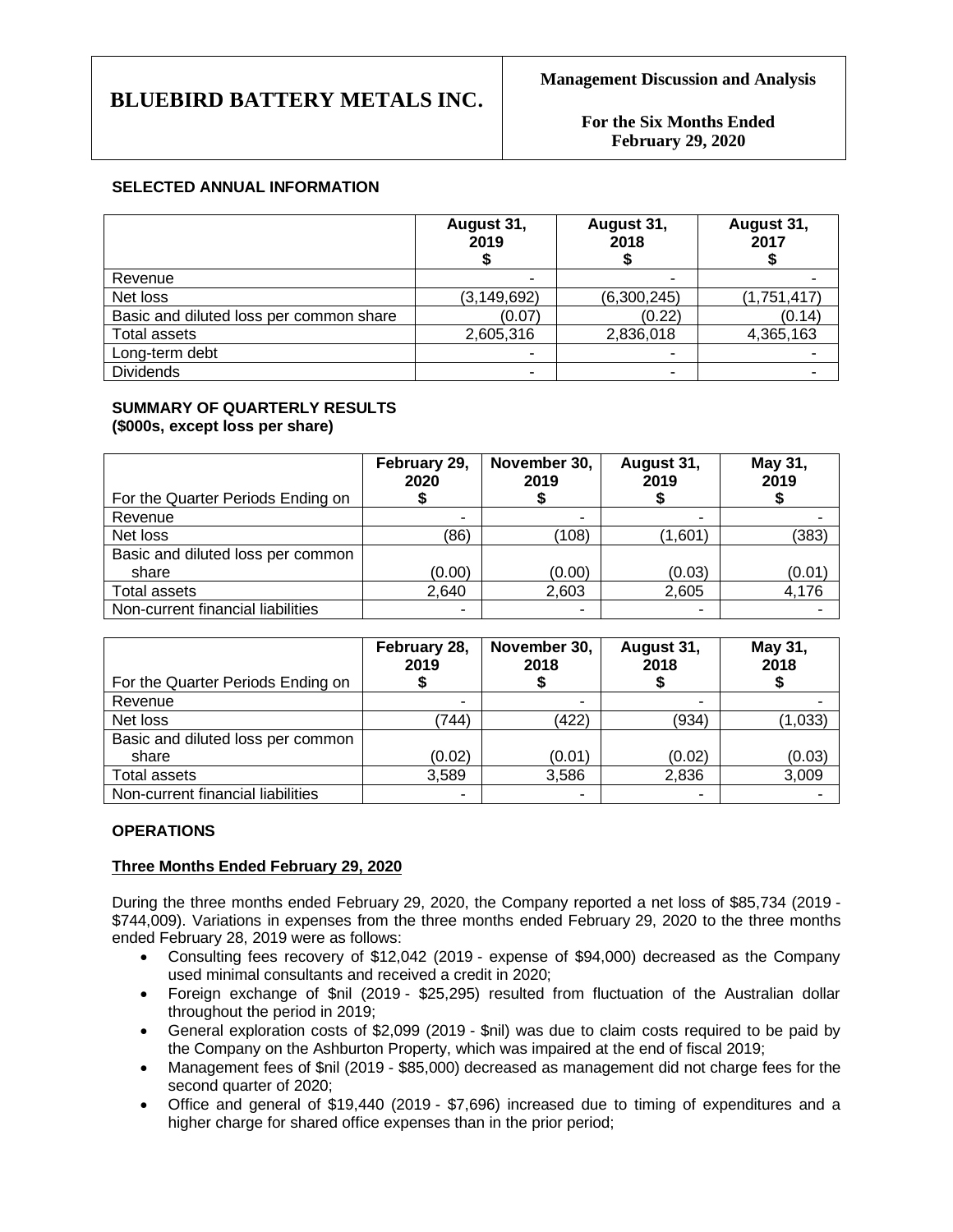**For the Six Months Ended February 29, 2020**

- Professional fees of \$39,794 (2019 \$14,769) were higher in the current period as a result of timing of legal expenses;
- Rent of \$9,000 (2019 \$9,000) was comparable to the prior period;
- Share-based payments of \$nil (2019 \$423,555) decreased due to no options being granted in the current period;
- Shareholder communications and investor relations of \$17,338 (2019 \$53,987) was the result of decreased promotional activity for the Company in the current period;
- Transfer agent and filing fees of \$8,954 (2019 \$9,557) was comparable to the prior period; and
- Travel of \$1,151 (2019 \$21,150) decreased as a result of limited travel expenses for the current period.

## **Six Months Ended February 29, 2020**

During the six months ended February 29, 2020, the Company reported a net loss of \$193,998 (2019 - \$1,165,509). Variations in expenses from the six months ended February 29, 2020 to the six months ended February 28, 2019 were as follows:

- Consulting fees of \$41,970 (2019 \$250,188) decreased as the Company reduced the use of consultants in the current period;
- Foreign exchange of \$nil (2019 \$15,450) resulted from fluctuation of the Australian dollar throughout the period in 2019;
- General exploration costs of \$6,105 (2019 \$nil) was due to claim costs required to be paid by the Company on the Ashburton Property, which was impaired at the end of fiscal 2019;
- Management fees of \$nil (2019 \$182,500) decreased as management did not charge fees for the first two quarters of 2020;
- Office and general of \$31,661 (2019 \$22,728) increased due to higher charges for shared office expenses than in the prior period;
- Professional fees of \$49,634 (2019 \$60,549) were lower in the current period as there were higher legal fees related to property acquisitions in Australia in the prior period;
- Rent of \$18,000 (2019 \$18,000) was comparable to the prior period;
- Share-based payments of \$nil (2019 \$467,752) decreased due to no options being granted in the current period;
- Shareholder communications and investor relations of \$34,988 (2019 \$95,898) was the result of decreased promotional activity for the Company in the current period;
- Transfer agent and filing fees of \$10,489 (2019 \$12,775) decreased as a result of lower activity in the current period; and
- Travel of \$1,151 (2019 \$39,669) decreased as a result of limited travel expenses for the current period.

## **LIQUIDITY AND CAPITAL RESOURCES**

The Company's cash at February 29, 2020 was \$1,294, compared to \$18,507 at August 31, 2019. The working capital deficit was \$1,125,720 (August 31, 2019 - \$946,524).

The Company has taken the following measures to address working capital concerns during the 2020 fiscal period and as of the date of this MD&A:

- On December 31, 2019, the Company closed a private placement and issued 1,490,909 common shares at a price of \$0.05 per share for gross proceeds of \$82,000.
- On March 18, 2020, the Company closed a private placement and issued 10,000,000 common shares at a price of \$0.05 per share for gross proceeds of \$500,000.

The Company will need to raise additional financing in order to meet general working capital requirements for the 2020 fiscal year and to make option payments and continue exploration on its mineral properties.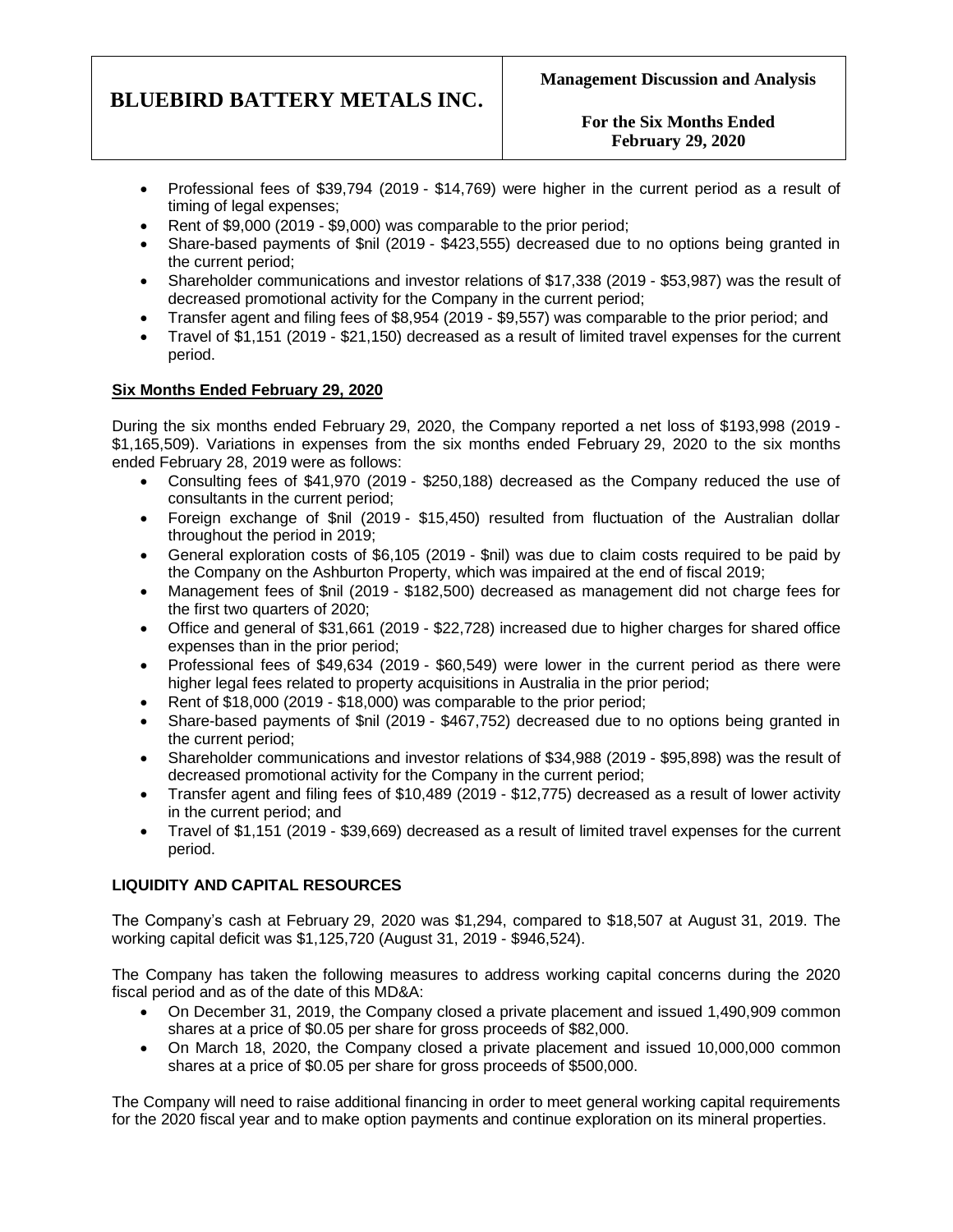**For the Six Months Ended February 29, 2020**

## **SUBSEQUENT EVENTS**

Subsequent to February 29, 2020, the Company announced the appointments of Peter Dickie as President, Chief Executive Officer and Director and Neil McCallum as Director.

Subsequent to February 29, 2020, there was a global outbreak of coronavirus (COVID-19). The actual and threatened spread of the virus globally has had a material adverse effect on the global economy and, specifically, the regional economies in which the Company operates. The pandemic could continue to have a negative impact on the stock market, including trading prices of the Company's shares and its ability to raise new capital. These factors, among others, could have a significant impact on the Company's operations.

On March 25, 2020, the Company granted 2,400,000 stock options to officers, directors and consultants with an exercise price of \$0.10 and a term to expiry of three years.

On April 11, 2020, 1,025,000 stock options expired unexercised.

Subsequent to February 29, 2020, the Company issued 1,875,000 common shares for the Canegrass Property.

Subsequent to February 29, 2020, the Company issued 2,500,000 common shares for the Ashburton Property.

See **Liquidity and Capital Resources** for private placement that closed subsequent to February 29, 2020.

### **OFF-BALANCE SHEET ARRANGEMENTS**

The Company has not entered into any off-balance sheet arrangements.

### **TRANSACTIONS WITH RELATED PARTIES**

These amounts of key management compensation are included in the amounts shown on the condensed consolidated interim statements of comprehensive loss:

|                      |    |   | <b>Six Months Ended Six Months Ended</b> |                                     |  |
|----------------------|----|---|------------------------------------------|-------------------------------------|--|
|                      |    |   |                                          | February 29, 2020 February 28, 2019 |  |
| Consulting fees      | S  |   |                                          | 22,688                              |  |
| Geological           | \$ |   |                                          | 8,250                               |  |
| Management fees      | \$ |   |                                          | 182,500                             |  |
| Share-based payments | S  | - |                                          | 197,385                             |  |

Key management includes directors and officers of the Company, including the Chief Executive Officer, President and Chief Financial Officer.

During the six months ended February 29, 2020, the Company also paid or accrued:

- \$18,000 (2019 \$18,000) in rent to companies with common officers;
- \$36,000 (2019 \$42,000) in consulting fees to a private company controlled by an officer; and
- \$24,000 (2019 \$18,000) in office expenses to a private company controlled by an officer.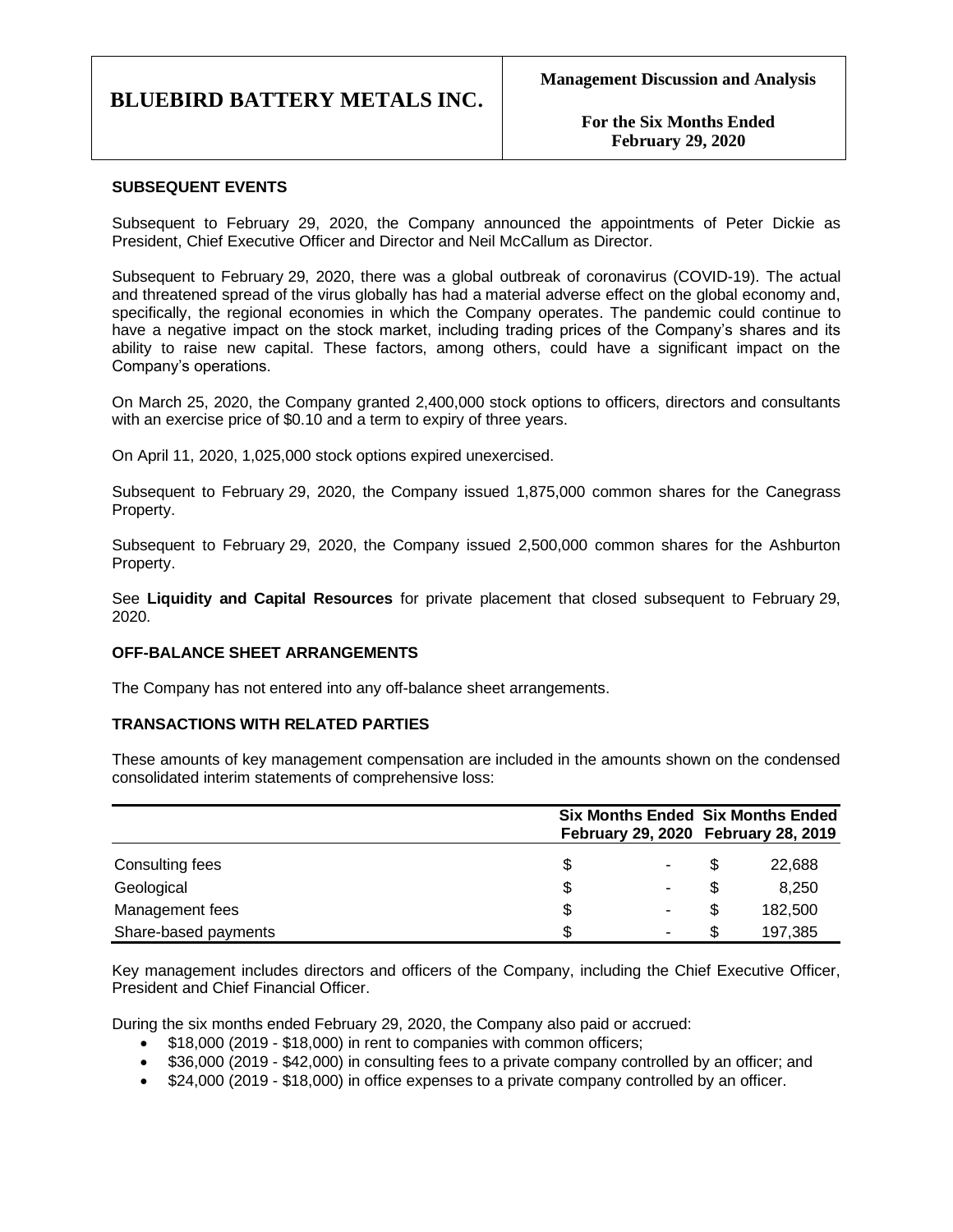**For the Six Months Ended February 29, 2020**

As at February 29, 2020, included in accounts payable and accrued liabilities is \$269,696 (August 31, 2019 - \$232,267) due to directors and officers of the Company, \$157,500 (August 31, 2019 - \$96,886) due to a company controlled by an officer, \$34,650 (August 31, 2019 - \$15,750) due to a company with common officers and directors, and \$nil (August 31, 2019 - \$22,000) due to a former officer. As at February 29, 2020, included in loans payable is \$125,000 (August 31, 2019 - \$125,000) due to a private company controlled by an officer. The amounts are non-interest-bearing and without specific terms of repayment.

## **COMMITMENTS**

The Company is obligated to make certain payments and issue shares in connection with the acquisition of its exploration and evaluation assets.

## **SIGNIFICANT ACCOUNTING POLICIES**

The Company adopted IFRS 16 *Leases* effective September 1, 2019. Refer to Note 4 – Significant Accounting Policies in the Company's condensed consolidated interim financial statements for the six months ended February 29, 2020 for further details.

## **NEW ACCOUNTING STANDARDS ISSUED BUT NOT YET EFFECTIVE**

Certain new standards, interpretations and amendments to existing standards have been issued by the IASB or the International Financial Reporting Interpretations Committee that are mandatory for accounting periods noted below. Some updates that are not applicable or are not consequential to the Company may have been excluded from the list below.

## **IFRS 3** *Business Combinations*

IFRS 3 has been amended to revise the definition of a business to include an input and a substantive process that together significantly contribute to the ability to create outputs. The amendment to IFRS 3 is effective for the years beginning on or after January 1, 2020. The amendment to IFRS 3 is expected to have no impact for the Company.

## **IAS 1** *Presentation of Financial Statements* **and IAS 8** *Accounting Policies, Changes in Accounting Estimates and Errors*

IAS 1 and IAS 8 have been amended to use a consistent definition of materiality throughout IFRS and the Conceptual Framework for Financial Reporting; clarify the explanation of the definition of material; and incorporate guidance in IAS 1 regarding immaterial information. The amendments to IAS 1 and IAS 8 are effective for the years beginning on or after January 1, 2020. These amendments are expected to have no impact for the Company.

### **CRITICAL ACCOUNTING POLICIES**

## **Critical judgments in applying accounting policies**

Information about critical judgments in applying accounting policies that have the most significant risk of causing material adjustment to the carrying amounts of assets and liabilities recognized in the condensed consolidated interim financial statements within the next financial year are discussed below.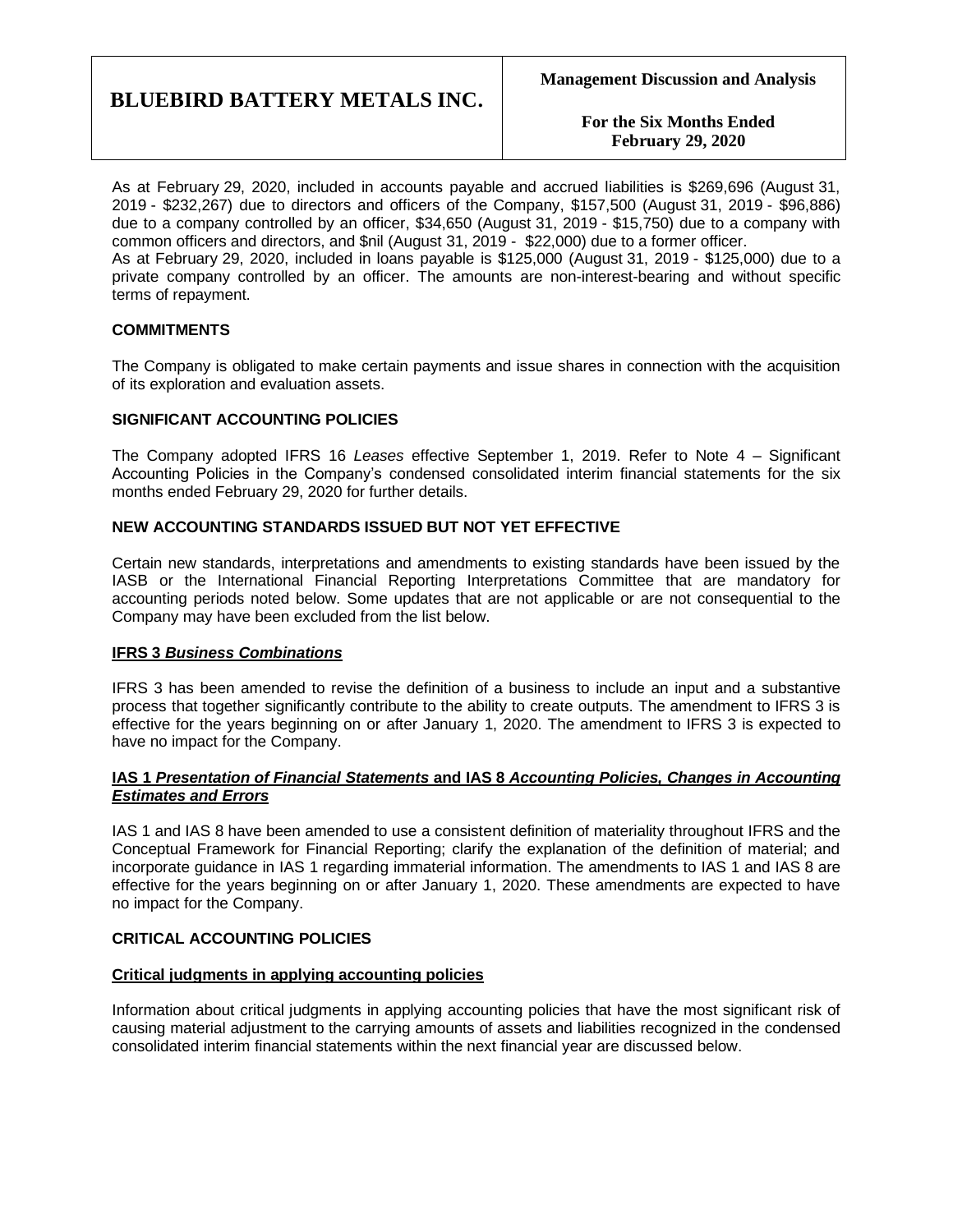**For the Six Months Ended February 29, 2020**

### Impairment of exploration and evaluation assets

The application of the Company's accounting policy for exploration and evaluation expenditures and impairment of the capitalized expenditures requires judgment in determining whether it is likely that future economic benefits will flow to the Company, which may be based on assumptions about future events or circumstances. Estimates and assumptions made may change if new information becomes available. If, after an expenditure is capitalized, information becomes available suggesting that the recovery of expenditure is unlikely, the amount capitalized is written off in profit or loss in the year the new information becomes available.

#### Title to mineral property interests

Although the Company has taken steps to verify title to mineral properties in which it has an interest, these procedures do not guarantee the Company's title. Such properties may be subject to prior agreements or transfers and title may be affected by undetected defects.

#### Income taxes

Significant judgment is required in determining the provision for income taxes. There are many transactions and calculations undertaken during the ordinary course of business for which the ultimate tax determination is uncertain. The Company recognizes liabilities and contingencies for anticipated tax audit issues based on the Company's current understanding of the tax law. For matters where it is probable that an adjustment will be made, the Company records its best estimate of the tax liability, including the related interest and penalties in the current tax provision. Management believes they have adequately provided for the probable outcome of these matters; however, the final outcome may result in a materially different outcome than the amount included in the tax liabilities.

In addition, the Company recognizes deferred tax assets relating to tax losses carried forward to the extent that it is probable that taxable profit will be available against which a deductible temporary difference can be utilized. This is deemed to be the case when there are sufficient taxable temporary differences relating to the same taxation authority and the same taxable entity that are expected to reverse in the same year as the expected reversal of the deductible temporary difference, or in years into which a tax loss arising from the deferred tax asset can be carried back or forward. However, utilization of the tax losses also depends on the ability of the taxable entity to satisfy certain tests at the time the losses are recouped.

#### Going concern risk assessment

The Company's ability to continue its operations and to realize assets at their carrying values is dependent upon its ability to fund its existing acquisition and exploration commitments on its exploration and evaluation assets when they come due, which would cease to exist if the Company decides to terminate its commitments, and to cover its operating costs. The Company may be able to generate working capital to fund its operations by the sale of its exploration and evaluation assets or raising additional capital through equity markets. However, there is no assurance it will be able to raise funds in the future. The condensed consolidated interim financial statements do not give effect to any adjustments required to realize its assets and discharge its liabilities in other than the normal course of business and at amounts different from those reflected in the condensed consolidated interim financial statements.

### **Key sources of estimation uncertainty**

The following are key assumptions concerning the future and other key sources of estimation uncertainty that have a significant risk of resulting in material adjustments to the condensed consolidated interim financial statements.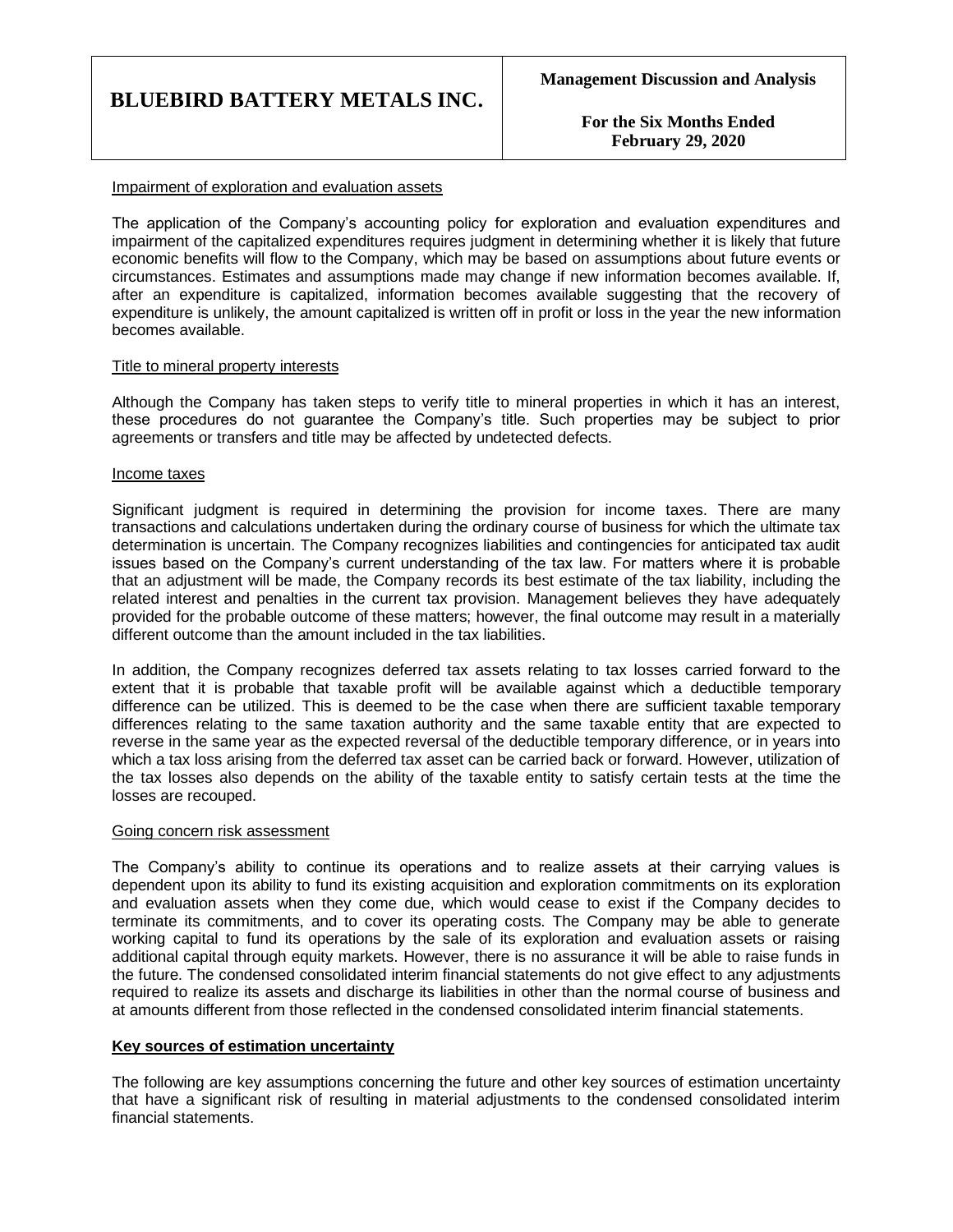**For the Six Months Ended February 29, 2020**

## Decommissioning liabilities

Rehabilitation provisions have been created based on the Company's internal estimates. Assumptions, based on the current economic environment, have been made, which management believes are a reasonable basis upon which to estimate the future liability. These estimates take into account any material changes to the assumptions that occur when reviewed regularly by management. Estimates are reviewed annually and are based on current regulatory requirements. Significant changes in estimates of contamination, restoration standards and techniques will result in changes to provisions from year to year. Actual rehabilitation costs will ultimately depend on future market prices for the rehabilitation costs that will reflect the market condition at the time the rehabilitation costs are actually incurred.

The final cost of the currently recognized rehabilitation provisions may be higher or lower than currently provided for. As at February 29, 2020, the Company has no known rehabilitation requirements, and accordingly, no provision has been made.

### Fair value of stock options granted

The Company uses the Black-Scholes option pricing model to value the stock options granted during the year. The Black-Scholes model was developed for use in estimating the fair value of traded options that have no vesting restrictions and are fully transferable. The model requires management to make estimates that are subjective and may not be representative of actual results. Changes in assumptions can materially affect estimates of fair values.

## **FINANCIAL INSTRUMENTS AND OTHER INSTRUMENTS**

The Company's financial instruments include cash, amounts receivable, accounts payable and loan payable. Cash is classified as fair value through profit or loss. Amounts receivable is classified as measured at amortized cost. Accounts payable and loans payable are classified as measured at amortized cost. The carrying values of these instruments approximate their fair values due to the relatively short periods to maturity.

### **Financial risk management objectives and policies**

The risks associated with these financial instruments and the policies on how to mitigate these risks are set out below. Management manages and monitors these exposures to ensure appropriate measures are implemented in a timely and effective manner.

### Credit risk

Credit risk is the risk of an unexpected loss if a customer or third party to a financial instrument fails to meet its contractual obligations. The financial instrument that potentially subjects the Company to concentrations of credit risk consists principally of cash. To minimize the credit risk on cash, the Company places its cash with a major Canadian financial institution.

### Liquidity risk

The Company manages liquidity risk by maintaining a balance between continuity of funding and flexibility through the use of borrowings. Management closely monitors the liquidity position and expects to have adequate sources of funding to finance the Company's projects and operations. As at February 29, 2020, the Company had cash of \$1,294 (August 31, 2019 - \$18,507) to settle accounts payable and accrued liabilities of \$958,960 (August 31, 2019 - \$856,008) and loans payable of \$187,300 (August 31, 2019 - \$125,000). The Company will be required to obtain additional financing to satisfy its liabilities. All of the liabilities presented as accounts payable are due within 30 days of the reporting date.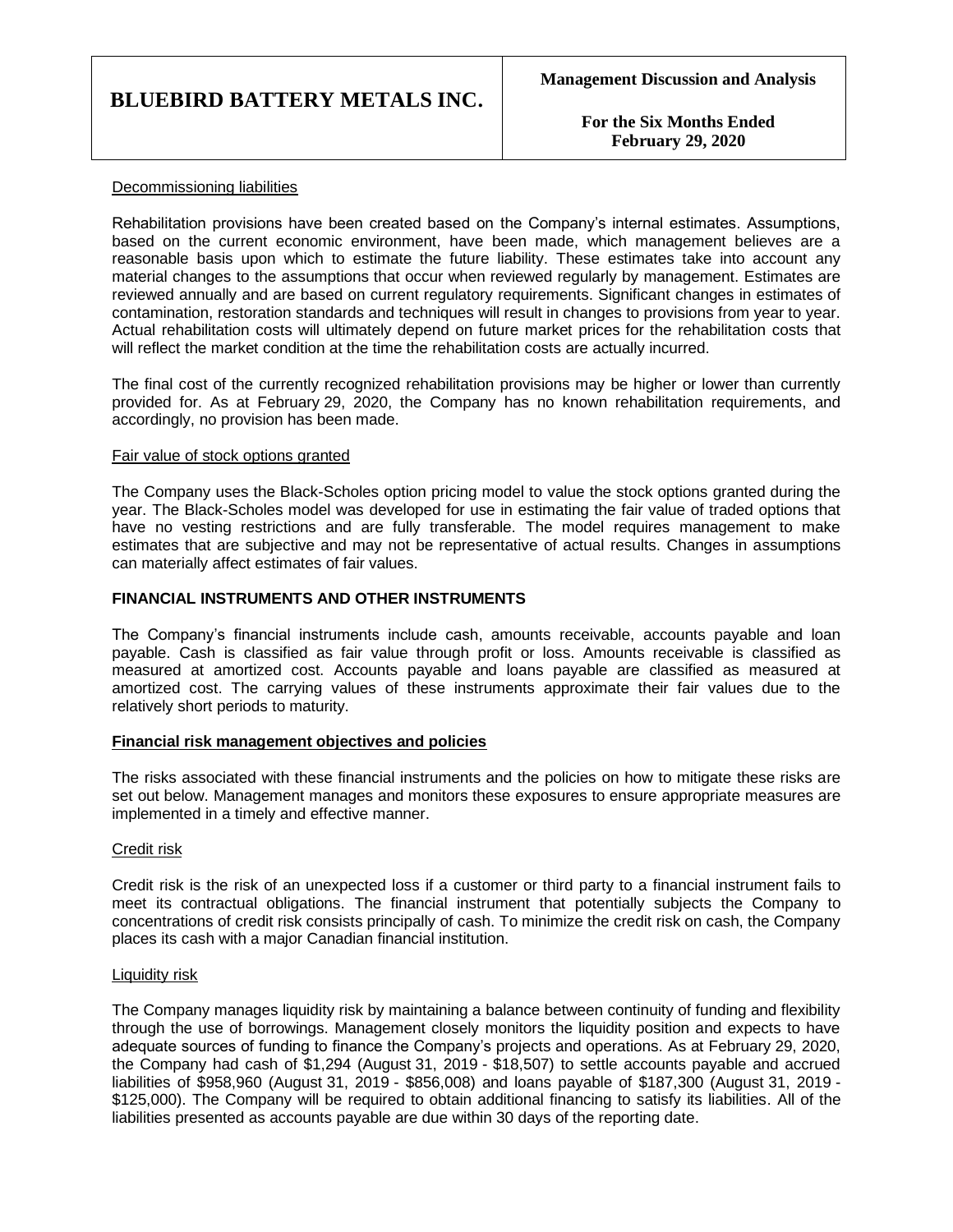**For the Six Months Ended February 29, 2020**

## Market risk

Market risk is the risk that changes in market prices, such as foreign exchange rates and interest rates, will affect the Company's income or the value of its holdings of financial instruments. The objective of market risk management is to manage and control market risk exposures within acceptable parameters, while optimizing the return on capital.

- *i) Currency risk –* Currency risk is the risk that the fair value or future cash flows will fluctuate as a result of changes in foreign exchange rates. The Company has operations in Canada and Australia and incurs operating and exploration expenditures in both currencies. The fluctuation of the Canadian dollar in relation to the Australian dollar will have an impact upon the results of the Company. A fluctuation in the exchange rates between the Canadian and Australian dollars of 10% would result in a change to the Company's cash of \$nil and accounts payable and accrued liabilities of \$700. The Company does not use any techniques to mitigate currency risk.
- *ii) Interest rate risk –* The Company is exposed to interest rate risk on the variable rate of interest earned on bank deposits. The fair value interest rate risk on bank deposits is insignificant, as the deposits are short-term. The Company has not entered into any derivative instruments to manage interest rate fluctuations. The Company has no interest-bearing financial liabilities.
- *iii) Other price risk –* Other price risk is the risk that the fair value or future cash flows of a financial instrument will fluctuate due to changes in market prices, other than those arising from interest rate risk. The Company does not have significant exposure to this risk.

## **SHARE CAPITAL**

|                      | April 28,<br>2020 | February 29,<br>2020 | August 31,<br>2019 |
|----------------------|-------------------|----------------------|--------------------|
| Common shares        | 66,464,288        | 52,089,288           | 50,598,379         |
| Warrants             | 1,667,946         | 1,667,946            | 10,137,335         |
| Stock options        | 5,635,000         | 4,260,000            | 4,985,000          |
| Fully diluted shares | 73.767.234        | 58.017.234           | 65.720.714         |

As at April 28, 2020, the Company had the following securities issued and outstanding:

### **RISKS**

The Company, and the securities of the Company, should be considered a highly speculative investment. The following risk factors should be given special consideration when evaluating an investment in any of the Company's securities.

There are a number of outstanding securities and agreements pursuant to which common shares of the Company may be issued in the future. This will result in further dilution to the Company's shareholders.

The Company has a very limited history of operations, is in the early stage of development and has received no revenues other than insignificant interest revenues following its transition to a mineral exploration and development company. As such, the Company is subject to many risks common to such enterprises. There can be no assurance that the Company will be able to obtain adequate financing in the future or, if available, that the terms of such financing will be favourable. The Company does not anticipate paying any dividends in the near future.

Although the Company has taken steps to verify the title to mineral properties in which it has acquired an interest, no assurance whatsoever can be given that the Company's interests may not be challenged by